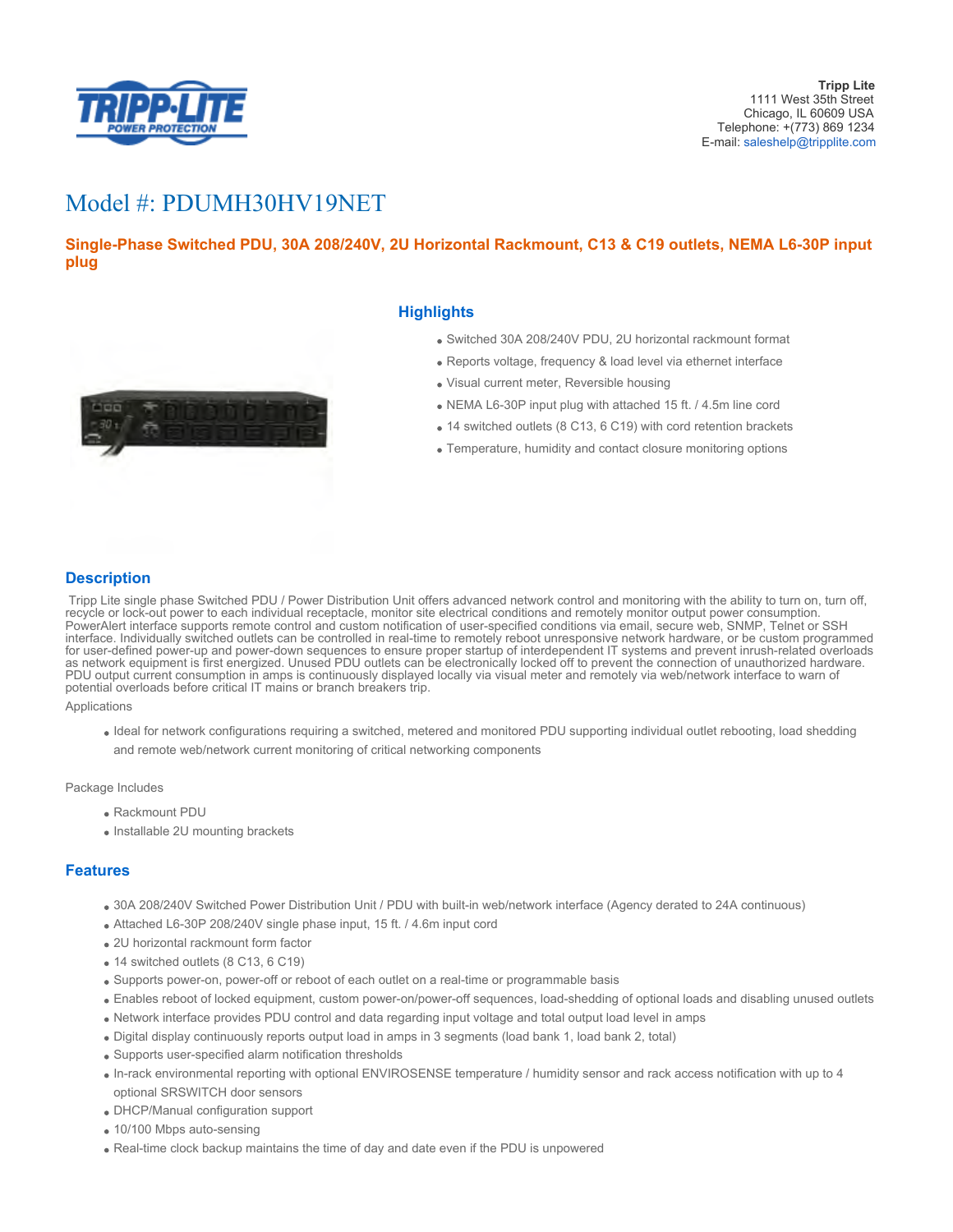- Tiered access privileges allow an administrator and a guest to login via web browser
- Alert notifications via email or SNMP traps offer immediate event notification
- Firmware upgrade ability supports future product enhancements
- Supports HTTP, HTTPS, PowerAlert Network Management System, SMTP, SNMPv1, SNMPv2, Telnet, SSH, FTP, DHCP, BOOTP, NTP protocols
- Fully compatible with FREE PowerAlert Network Management System / NMS Software
- 2U horizontal rack installation supported in 2 or 4 post racks with included mounting brackets
- Mounting brackets support wall-mount and under-counter installation in many applications
- $\bullet$  Included cord retention brackets

# **Specifications**

| <b>OVERVIEW</b>                                     |                                                                                                                                                                                                                            |  |  |
|-----------------------------------------------------|----------------------------------------------------------------------------------------------------------------------------------------------------------------------------------------------------------------------------|--|--|
| <b>Model Type</b>                                   | Switched                                                                                                                                                                                                                   |  |  |
| <b>PDU Type</b>                                     | Switched                                                                                                                                                                                                                   |  |  |
| <b>OUTPUT</b>                                       |                                                                                                                                                                                                                            |  |  |
| Frequency<br>compatibility                          | 50 / 60 Hz                                                                                                                                                                                                                 |  |  |
| Output nominal<br>voltage                           | 208/240V                                                                                                                                                                                                                   |  |  |
| <b>Overload protection</b>                          | Outlets are arranged in three separately breakered loading segments (C13 outlets / 3 C19 outlets / 3 C19 outlets)                                                                                                          |  |  |
| Outlet quantity / type                              | 8 C13, 6 C19 outlets                                                                                                                                                                                                       |  |  |
| <b>Customized load</b><br>management<br>receptacles | Each outlet is individually controllable via remote interface                                                                                                                                                              |  |  |
| <b>INPUT</b>                                        |                                                                                                                                                                                                                            |  |  |
| <b>PDU Input Voltage</b>                            | 208; 240                                                                                                                                                                                                                   |  |  |
| Recommended<br><b>Electrical Service</b>            | 208V, 240V                                                                                                                                                                                                                 |  |  |
| <b>Maximum Input Amps</b><br>(A)                    | 30                                                                                                                                                                                                                         |  |  |
| <b>Maximum Input Amps</b><br>(A) Details            | Agency de-rated to 24A continuous                                                                                                                                                                                          |  |  |
| Input connection type                               | L6-30P                                                                                                                                                                                                                     |  |  |
| <b>PDU Plug Type</b>                                | NEMA L6-30P                                                                                                                                                                                                                |  |  |
| Input cord length (ft.)                             | 15                                                                                                                                                                                                                         |  |  |
| <b>Voltage compatibility</b><br>(VAC)               | 208; 240                                                                                                                                                                                                                   |  |  |
| <b>Phase</b>                                        | Single-Phase                                                                                                                                                                                                               |  |  |
| <b>LEDS ALARMS &amp; SWITCHES</b>                   |                                                                                                                                                                                                                            |  |  |
| <b>Switches</b>                                     | n/a                                                                                                                                                                                                                        |  |  |
| <b>Front panel LEDs</b>                             | 16 power availability LEDs confirm power off/on status for each built-in outlet. Two additional LEDs with toggle<br>button identify which bank the visual current meter is reporting (bank 1, bank 2 or bank 1&2 combined) |  |  |
| <b>PHYSICAL</b>                                     |                                                                                                                                                                                                                            |  |  |
| Shipping weight (lbs)                               | 17.1                                                                                                                                                                                                                       |  |  |
| Shipping weight (kg)                                | 7.8                                                                                                                                                                                                                        |  |  |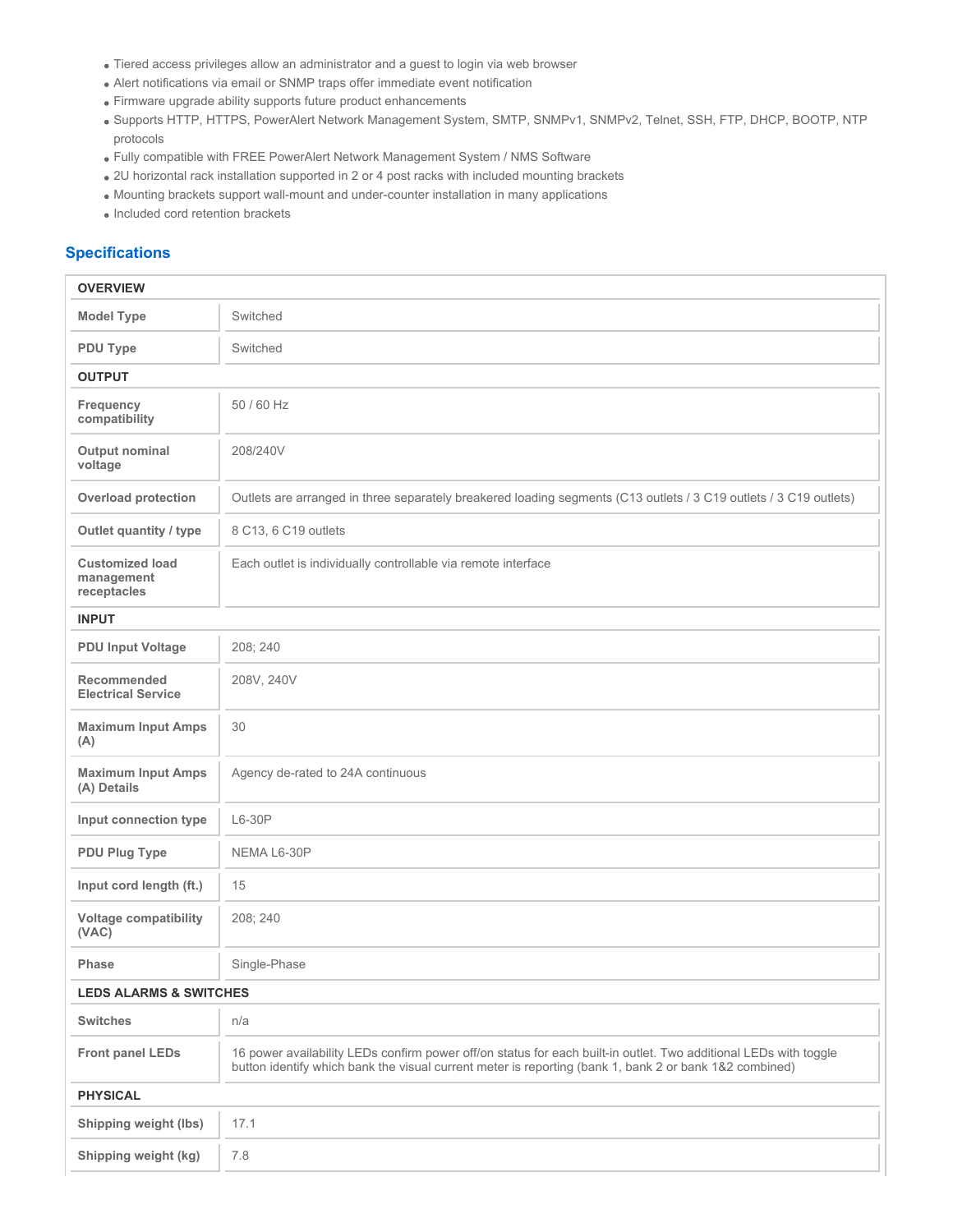| <b>Unit Dimensions</b><br>(HWD/in)                                | $3.5 \times 17.5 \times 12.5$                                                                                                                                                                  |  |  |  |
|-------------------------------------------------------------------|------------------------------------------------------------------------------------------------------------------------------------------------------------------------------------------------|--|--|--|
| <b>Unit Dimensions</b><br>(HWD/cm)                                | 8.9 x 44.5 x 31.75                                                                                                                                                                             |  |  |  |
| <b>Shipping Dimensions</b><br>(HWD/in)                            | 8 x 20.5 x 17                                                                                                                                                                                  |  |  |  |
| <b>Shipping Dimensions</b><br>(HWD/cm)                            | 20.3 x 113 x 80.6                                                                                                                                                                              |  |  |  |
| Unit weight (lbs)                                                 | 13.8                                                                                                                                                                                           |  |  |  |
| Unit weight (kg)                                                  | 6.3                                                                                                                                                                                            |  |  |  |
| Material of<br>construction                                       | <b>Steel</b>                                                                                                                                                                                   |  |  |  |
| <b>Style</b>                                                      | Rackmount                                                                                                                                                                                      |  |  |  |
| Form factors<br>supported                                         | 2U rackmount                                                                                                                                                                                   |  |  |  |
| <b>PDU Form Factor</b>                                            | Horizontal (1U, 2U, etc)                                                                                                                                                                       |  |  |  |
| <b>ENVIRONMENTAL</b>                                              |                                                                                                                                                                                                |  |  |  |
| <b>Relative Humidity</b>                                          | 0-95% non-condensing                                                                                                                                                                           |  |  |  |
| <b>COMMUNICATIONS</b>                                             |                                                                                                                                                                                                |  |  |  |
| <b>SNMP compatibility</b>                                         | Yes, pre-installed SNMPWEBCARD provides remote monitoring via web, telnet, and SNMP management systems.<br>Remote management gives user ability to turn connected loads on or off individually |  |  |  |
| <b>CERTIFICATIONS</b>                                             |                                                                                                                                                                                                |  |  |  |
| <b>Certifications</b>                                             | Tested to UL 60950-1 (USA, Canada), Class A (Emissions), NOM (Mexico), RoHS compliant                                                                                                          |  |  |  |
| <b>WARRANTY</b>                                                   |                                                                                                                                                                                                |  |  |  |
| <b>Product Warranty</b><br>Period (U.S., Canada<br>& Puerto Rico) | 2-year limited warranty                                                                                                                                                                        |  |  |  |

# **Related Items**

## **Optional Products**

| <b>Product Type</b>        | <b>Related Model</b> | <b>Description</b>                                                 | Qty. |
|----------------------------|----------------------|--------------------------------------------------------------------|------|
| <b>Extended Warranties</b> | WEXT3-PDU-HVNET      | 3-Year Extended Warranty - For Switched PDUs ending with HVNET     |      |
| <b>Extended Warranties</b> | WEXT5-PDU-HVNET      | 5-Year Extended Warranty - For Switched PDUs ending with HVNET     |      |
| Power Cables               | P005-002             | 2-ft. Heavy-Duty 14AWG Power cord<br>(IEC-320-C13 to IEC-320-C14)  |      |
| Power Cables               | P005-006             | 6-ft. Heavy-Duty 14AWG Power cord<br>(IEC-320-C13 to IEC-320-C14)  |      |
| Power Cables               | P005-010             | 10-ft. Heavy-Duty 14AWG Power cord<br>(IEC-320-C13 to IEC-320-C14) |      |
| Power Cables               | P032-007             | 7-ft. 12AWG Heavy Duty Power cord<br>(IEC-320- C13 to IEC-320-C20  |      |
| Power Cables               | P036-002             | 2-ft. 12AWG Heavy Duty Power cord<br>(IEC-320-C19 to IEC-320-C20)  |      |
| Power Cables               | P036-006             | 6-ft. 12AWG Heavy Duty Power cord<br>(IEC-320-C19 to IEC-320-C20)  |      |